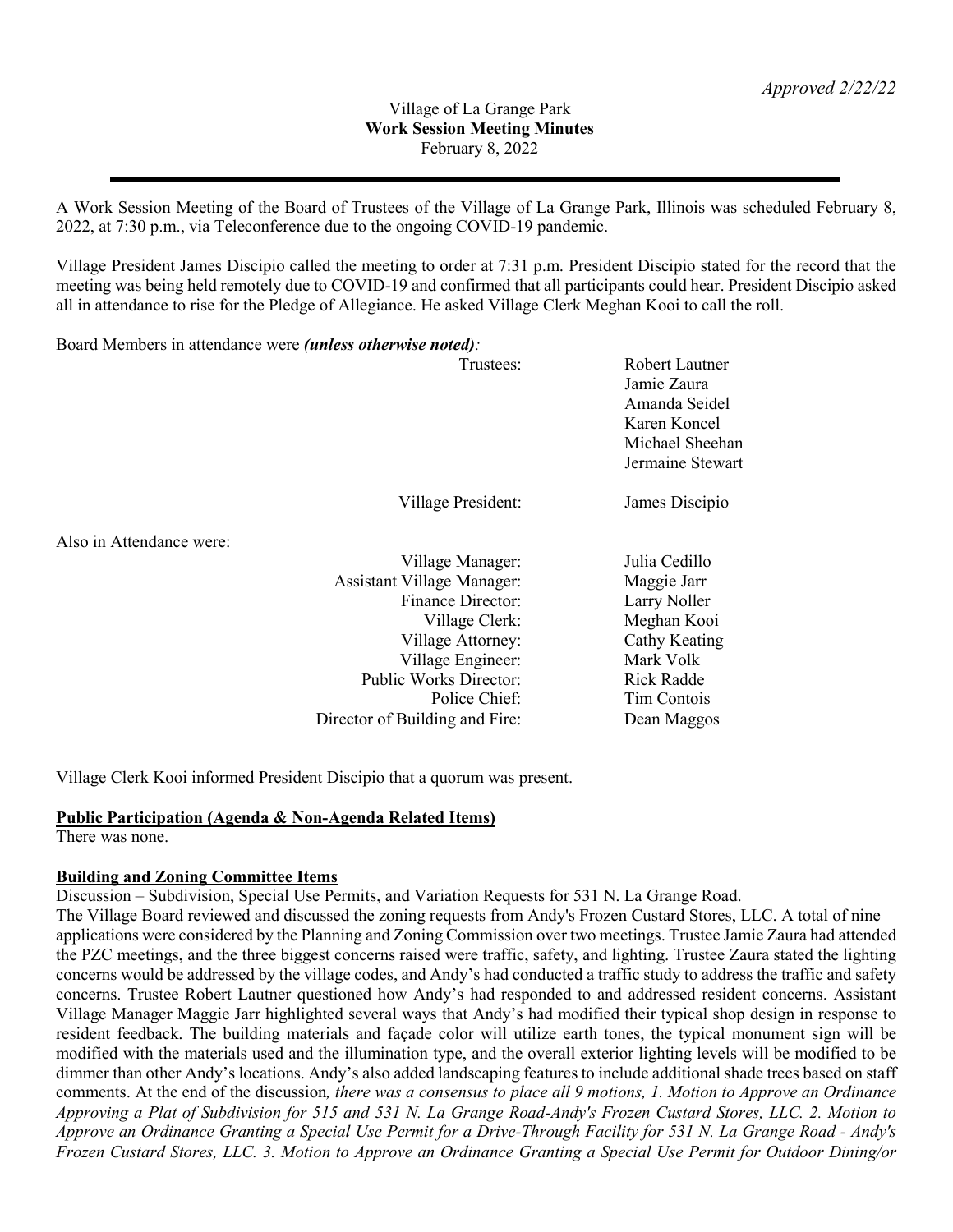# **Minutes**

### Village of La Grange Park – Work Session Meeting February 8, 2022

*531 N. La Grange Road - Andy's Frozen Custard Stores, LLC. 4. Motion to Approve an Ordinance Grantng a Variation for Accessory Structure Height for the Patio Canopy for 531 N. La Grange Road - Andy's Frozen Custard Stores, LLC. 5. Motion to Approve an Ordinance Granting a Variation for Accessory Structure Height for the Drive-Through Canopy for 531 N. La Grange Road - Andy's Frozen Custard Stores, LLC. 6. Motion to Approve an Ordinance Granting a Variation for Menu Board Signs for 531 N. La Grange Road – Andy's Frozen Custard Stores, LLC. 7. Motion to Approve an Ordinance Granting a Variation for Directional Signs for 531 N. La Grange Road - Andy's Frozen Custard Stores, LLC. 8. Motion to Approve an Ordinance Granting a Variation for Wall Signs for 531 N. LaGrange Road - Andy's Frozen Custard Stores, LLC. 9. Motion to Approve an Ordinance Granting a Variation for Exterior Lighting Height for the Patio Canopy for 531 N. La Grange Road – Andy's Frozen Custard Stores, LLC under the Building and Zoning Report as action items at the February 22, 2022, Village Board Meeting.*

## Discussion – PUD Preliminary Plan for 315 N. La Grange Road – Plymouth Place, Inc.

Village Trustees reviewed and discussed the PUD preliminary plan submission from Plymouth Place, Inc. Trustee Michael Sheehan raised concerns regarding the density of the area and the potential stormwater run-off issues. Village Engineer Mark Volk explained that the new project will include under an acre of impervious surface which is a 4% increase to what is currently in that location. Due to the village and MWRD's stormwater management requirements, the stormwater basin will be increased in size by 45% compared to what is there today. The net inflow will actually be a decrease to the stormwater overflow. *At the end of the discussion, there was a Consensus to place Motion: To Approve an Ordinance Granting Approval Of A PUD Preliminary Plan and Special Use for 315 N. La Grange Road – Plymouth Place, Inc. as an action item under the Building and Zoning Report at the February 22, 2022, Village Board Meeting.*

## **Public Safety Committee Items**

Trustee Amanda Seidel read the Agenda Memo Item Fire Academy Tuition Payment. *At the end of the discussion, Trustee Seidel made a Motion: To Approve The Payment Of \$20,400.00 To The Village Of Romeoville Fire Academy For Tuition Payment For Six Fire Department Candidates To Attend The Basic Operations Fire Academy. The motion was seconded by Trustee Sheehan and passed unanimously by roll call vote.*

### **Public Works Committee Items**

Trustee Sheehan read the Agenda Memo Item Surplus Public Works Equipment. *At the end of the discussion, Trustee Sheehan made a Motion: To Approve An Ordinance Authorizing The Sale, Trade-In, Or Disposal Of Surplus Property Of The Village Of La Grange Park, Illinois. The motion was seconded by Trustee Karen Koncel and passed unanimously by roll call vote.*

### **Other Reports**

President Discipio called upon Village Manager Julia Cedillo for a report. The first Finance Committee meeting to review the upcoming fiscal year draft budget will be held on March 8th at 6:00 p.m. Village staff have launched a new program on the village's website to promote the available commercial properties for sale in the community. The village will be hosting a community wellness virtual program series. The virtual programs will be available to all residents. The first program will be held on February 28th from 6:30 p.m. to 7:30 p.m. Residents can register for the first program on the village's website. Residents do not have to register but it is recommended.

President Discipio called upon Village Clerk Kooi for a report. There was nothing to report.

President Discipio had one item to report on. President Discipio reported that Robert Fridrych had recently passed away. Mr. Fridrych was a La Grange Park resident who served the community as a police officer from 1968 – 1999.

### Commercial Revitalization Committee

Discussion - Village Market Streetscape Improvement Plan – Consultant Selection

Village Trustees discussed the approval of a contract for consultant services to develop a Streetscape Improvement Plan for the Village Market area. Last year, the village released a Request for Proposals for consultant services to develop a Streetscape